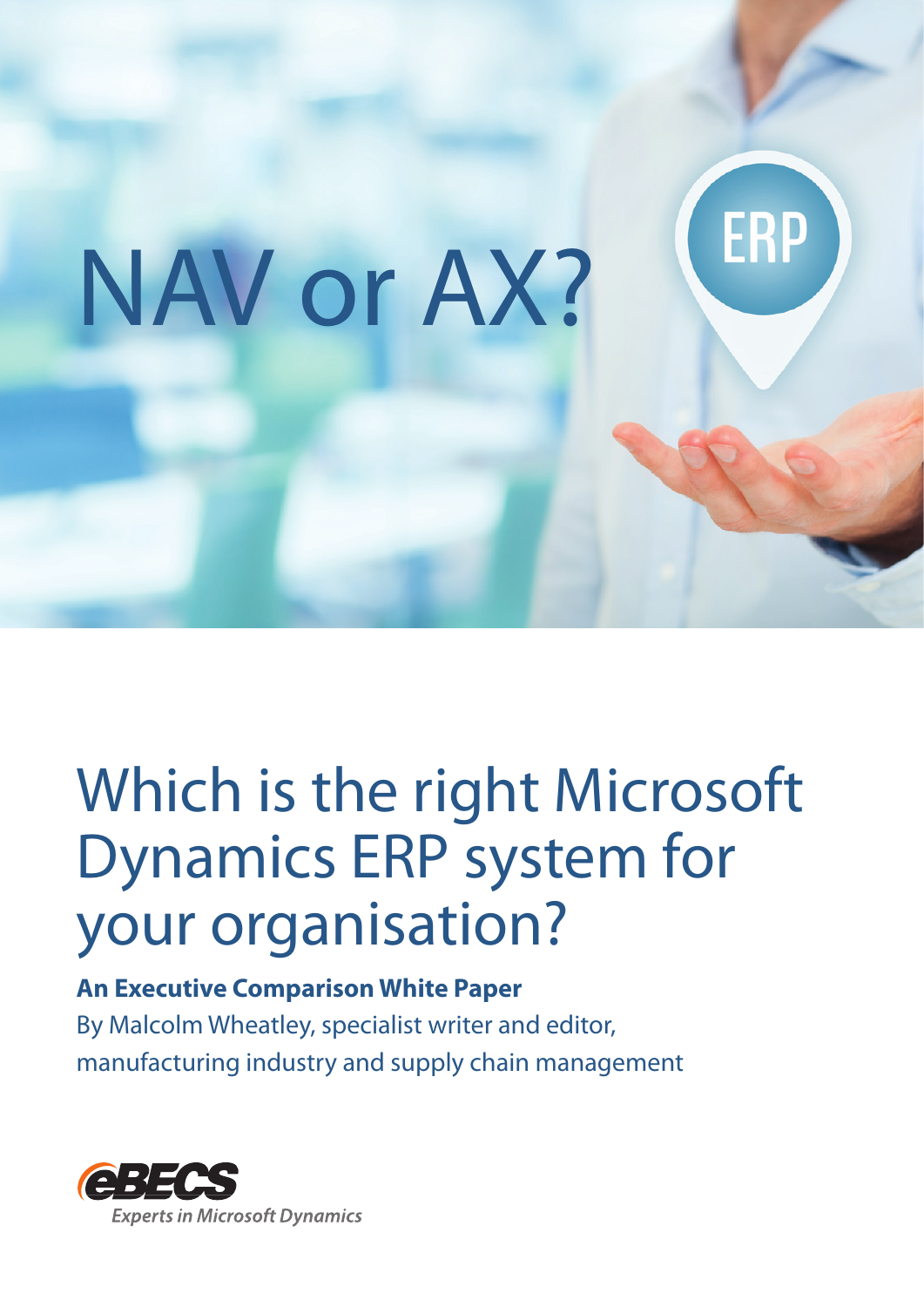# **Contents** 2

| Introduction                                             | $\overline{\mathbf{3}}$ |
|----------------------------------------------------------|-------------------------|
| Key factors to consider when deciding between NAV and AX | $\overline{4}$          |
| <b>Company Structure</b>                                 | 4                       |
| <b>Manufacturing Mode</b>                                | 4                       |
| <b>Deployment Choice</b>                                 | 5                       |
| <b>Licensing Costs</b>                                   | 5                       |
| <b>Configuration and Deployment Services Costs</b>       | 5                       |
| Conclusion                                               | $6\phantom{1}$          |
| 'One size fits all' - from another perspective           | 6                       |
| Why Microsoft ERP is different                           | $\overline{7}$          |
| <b>About eBECS</b>                                       | 8                       |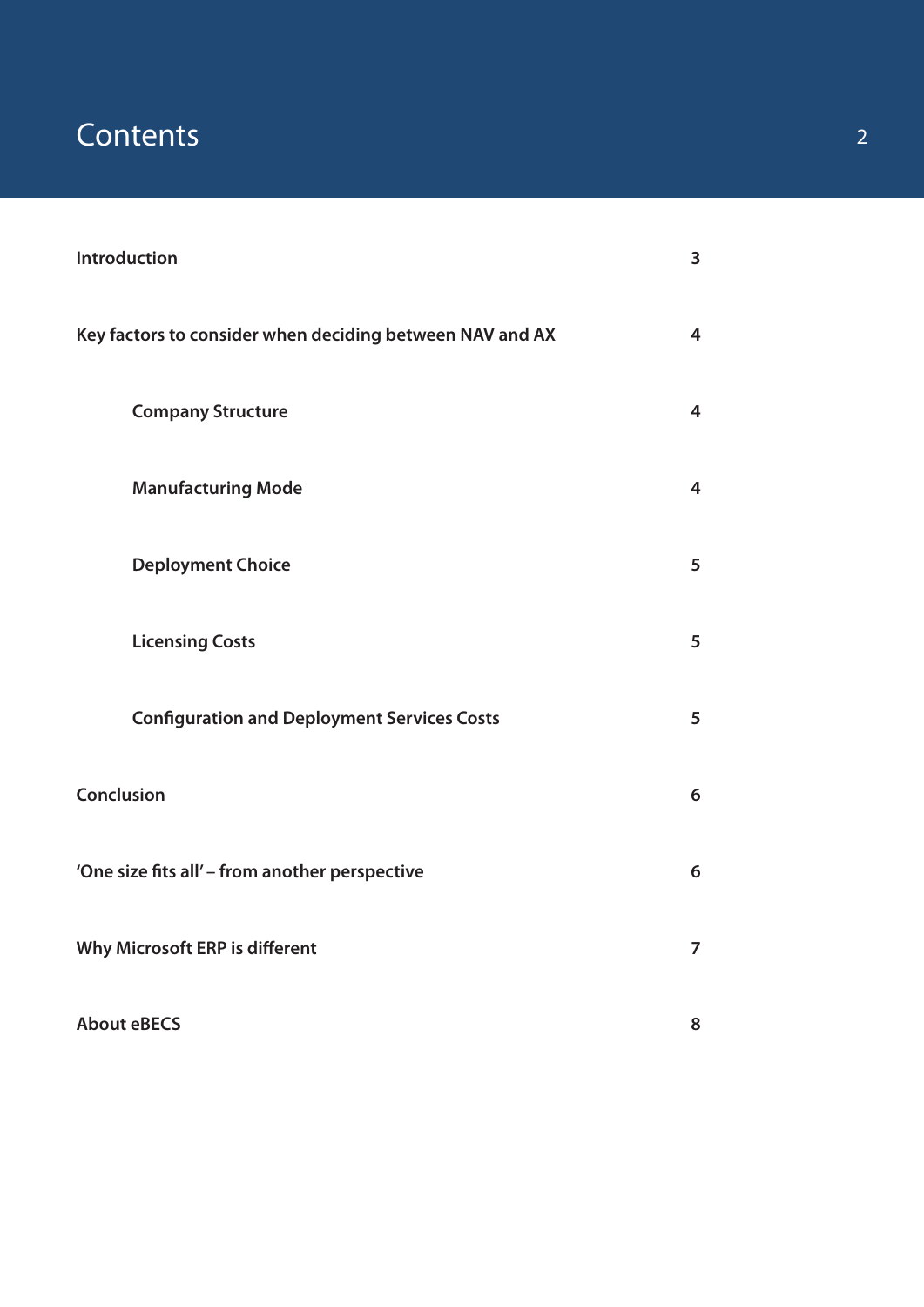# Introduction

**To any mid-sized business contemplating a move to a different ERP system, it's a familiar quandary. The logic behind taking a close look at a Microsoft ERP system is clear enough: Microsoft, after all, is a significant player not just in ERP, but in an extensive set of enterprise software offerings stretching across CRM, Business Intelligence and desktop productivity applications.** 

But *which* Microsoft ERP system? Microsoft Dynamics NAV, or Microsoft Dynamics AX? Here, life gets trickier. Both are widely used, and both have broad appeal to most mid-sized businesses.

And a truth that isn't heard often enough is this: for most businesses in the £10–£100 million revenue range, *either* of these Microsoft ERP systems would probably be a decent fit.

Put another way, there's no cookie-cutter kind of answer to the 'NAV or AX' question. Both are frequently sensible choices, and it's usually necessary to drill down to the fine detail to determine which of them is truly the *best* fit for a given business.

Which, frankly, can be a problem. Because many sources of advice have a vested interest in pushing one system over the other. They sell and support Microsoft Dynamics NAV. Or they sell and support Microsoft Dynamics AX. But remarkably few Microsoft ERP implementation specialists genuinely sell and support both, and possess genuine expertise in both.

At eBECS, their Microsoft ERP experts are different. They do genuinely sell, support and advise on both. So to help you answer the question posed by the title of this white paper, I spent time with them exploring some key factors to consider when deciding between NAV and AX.



There's no cookiecutter kind of answer to the 'NAV or AX' question.

It's best to seek advice from someone who genuinely understands, sells and supports both systems.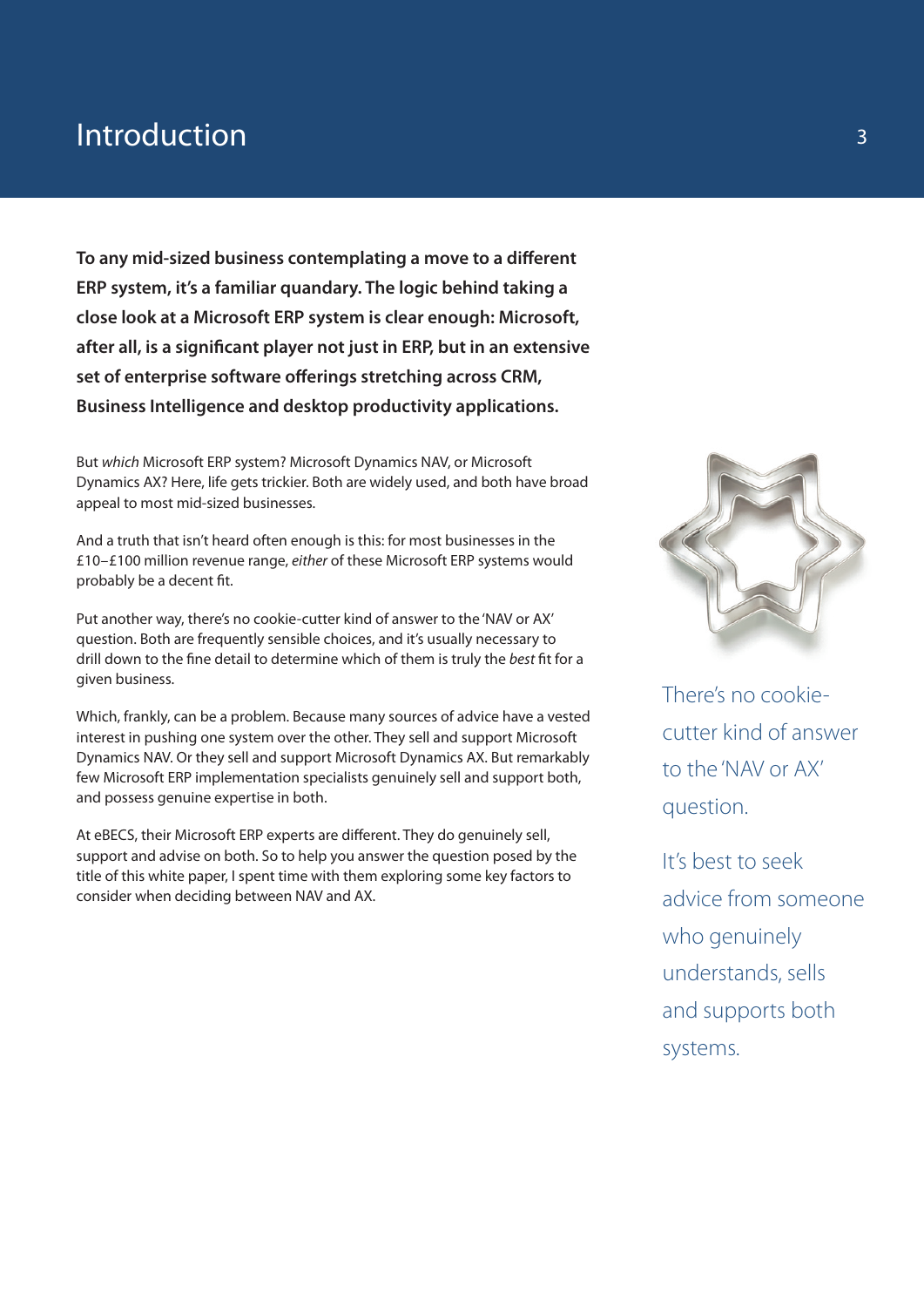# Key factors to consider when deciding between NAV and AX

| <b>Company Structure</b>                                                                                                                     |                                                                                                                                                                                                                                       |
|----------------------------------------------------------------------------------------------------------------------------------------------|---------------------------------------------------------------------------------------------------------------------------------------------------------------------------------------------------------------------------------------|
| NAV                                                                                                                                          | AX                                                                                                                                                                                                                                    |
| Microsoft Dynamics NAV offers<br>multi-company, multilingual, and<br>inter-company transaction capabilities,<br>together with localisations. | Just like NAV, Microsoft Dynamics AX<br>offers multi company, multilingual, inter<br>company and localisation features.<br>However, it also permits a single database<br>to contain multiple companies and<br>multiple localisations. |

The takeout here is clear-cut: Microsoft Dynamics NAV is a good fit for de-centralised global operations, while Microsoft Dynamics AX has the edge when it comes to handling more centralised global operations.

### **Manufacturing Mode**

| NAV                                                                                                                                                            | AX                                                                                                                                                                                                                                                                                                                                                                  |
|----------------------------------------------------------------------------------------------------------------------------------------------------------------|---------------------------------------------------------------------------------------------------------------------------------------------------------------------------------------------------------------------------------------------------------------------------------------------------------------------------------------------------------------------|
| Microsoft Dynamics NAV offers a rich set<br>of manufacturing capabilities.<br>In terms of traceability, NAV provides<br>serial number and lot number tracking. | Microsoft Dynamics AX similarly offers<br>rich manufacturing capabilities, but AX<br>contains additional functionality that<br>gives it the edge in process manufacturing<br>environments.<br>Traceability is another differentiator: AX<br>adds pallet number and so-called 'licence<br>plate' tracking functionality to serial<br>number and lot number tracking. |

For some Manufacturing companies, the additional manufacturing and traceability features of AX will be 'must-haves'. Other manufacturers, once they have sat down with an implementer such as eBECS and compared their requirements with what NAV has to offer, will find they are amply catered for by NAV's extensive manufacturing feature set.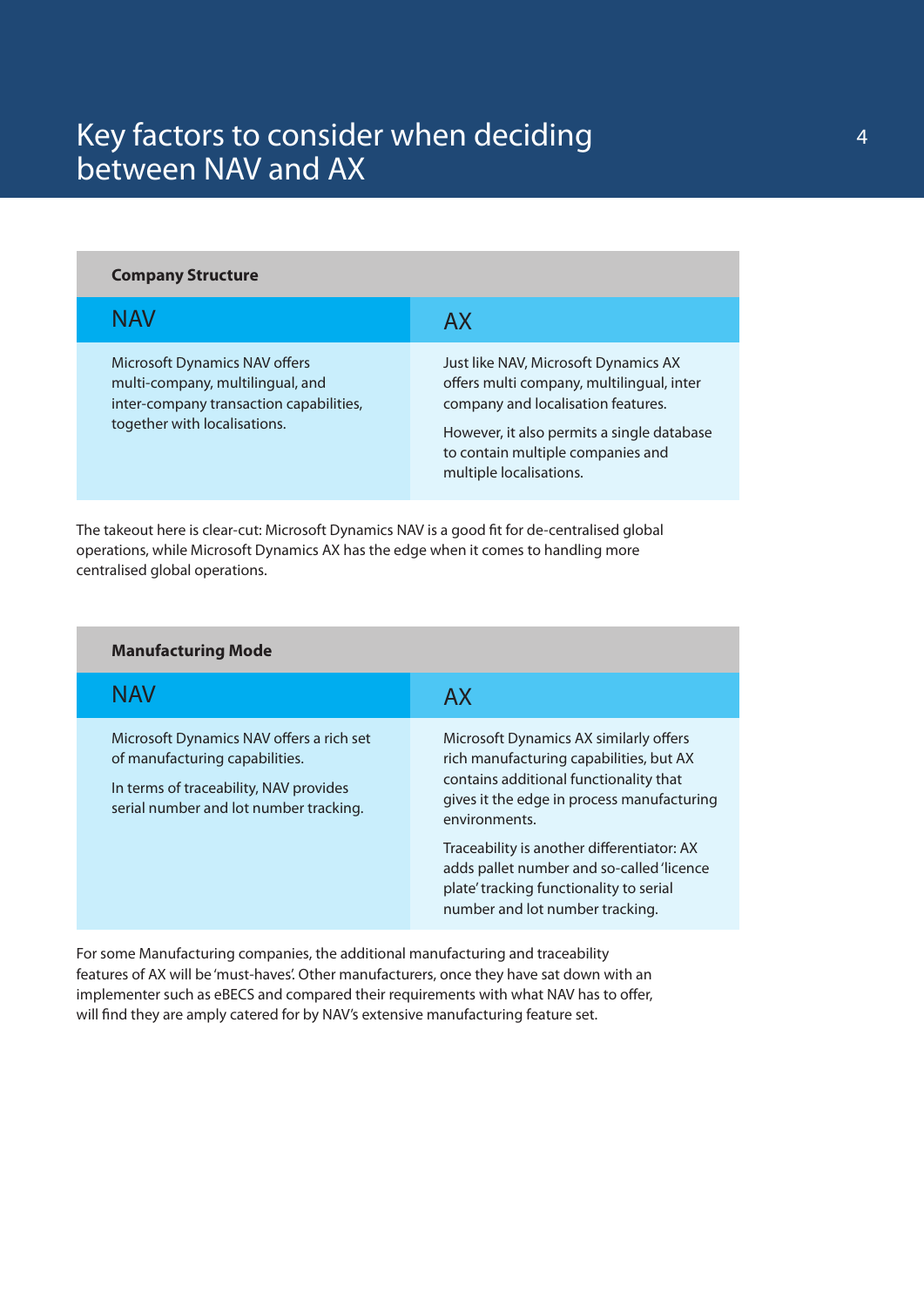# Key factors to consider when deciding between NAV and AX

| <b>Deployment Choice</b>                                                                                                                                                                                                      |                                                                                                                                                                                                                                                                                                                                                                                                                                                 |
|-------------------------------------------------------------------------------------------------------------------------------------------------------------------------------------------------------------------------------|-------------------------------------------------------------------------------------------------------------------------------------------------------------------------------------------------------------------------------------------------------------------------------------------------------------------------------------------------------------------------------------------------------------------------------------------------|
| <b>NAV</b>                                                                                                                                                                                                                    | AX                                                                                                                                                                                                                                                                                                                                                                                                                                              |
| Microsoft Dynamics NAV can be deployed<br>on-premise and in the Cloud on Microsoft<br>Azure, for instance, or on the eBECS<br>Private Cloud. Indeed, eBECS offers<br>its Cloud-based DaaS (Dynamics as a<br>Service) for NAV. | Everything mentioned for NAV is essentially<br>true for AX, including the choice of DaaS<br>(Dynamics as a Service) from eBECS.<br>It's worth noting, however, that while<br>Microsoft Dynamics AX 2012 is identically<br>offered on-premise and in the Cloud, its<br>successor will initially only be offered via<br>the Cloud. A functionally equivalent<br>on-premise version will follow later,<br>although the timing is as yet uncertain. |

In general, there isn't a great deal of difference between Microsoft Dynamics AX and Microsoft Dynamics NAV in terms of deployment options. Subtle small deployment differences may be significant to individual businesses, but these are best explored with one of eBECS' Dynamics ERP experts.

| <b>Licensing Costs</b>                                                                                                                                                                                              |                                                                                                                                                              |
|---------------------------------------------------------------------------------------------------------------------------------------------------------------------------------------------------------------------|--------------------------------------------------------------------------------------------------------------------------------------------------------------|
| <b>NAV</b>                                                                                                                                                                                                          | AX                                                                                                                                                           |
| Microsoft Dynamics NAV offers Full User<br>and Light User licensing. But aside from<br>a difference in terminology, for a typical<br>mid-sized business, licence costs across<br>NAV and AX are broadly comparable. | Microsoft Dynamics AX uses the<br>descriptors Enterprise, Functional and Task-<br>based for its licences, but licence costs are<br>much the same as for NAV. |

### **Configuration and Deployment Services Costs**

| NAV                                                                                                                                                                                                                                                                                                                              | АX                                                                                                                                                                                                           |
|----------------------------------------------------------------------------------------------------------------------------------------------------------------------------------------------------------------------------------------------------------------------------------------------------------------------------------|--------------------------------------------------------------------------------------------------------------------------------------------------------------------------------------------------------------|
| Microsoft Dynamics NAV typically has<br>a 1:2 licence-to-service cost ratio: every<br>£1k of licence will typically require £2k of<br>associated configuration and deployment<br>services.<br>However, eBECS' use of template-based<br>'best practice' deployment can reduce this<br>cost, and also the time required to deploy. | With Microsoft Dynamics AX, the<br>comparable licence-to-service cost ratio is<br>typically 1:4.<br>As with NAV, a template-based 'best<br>practice' deployment approach can reduce<br>costs and timescales. |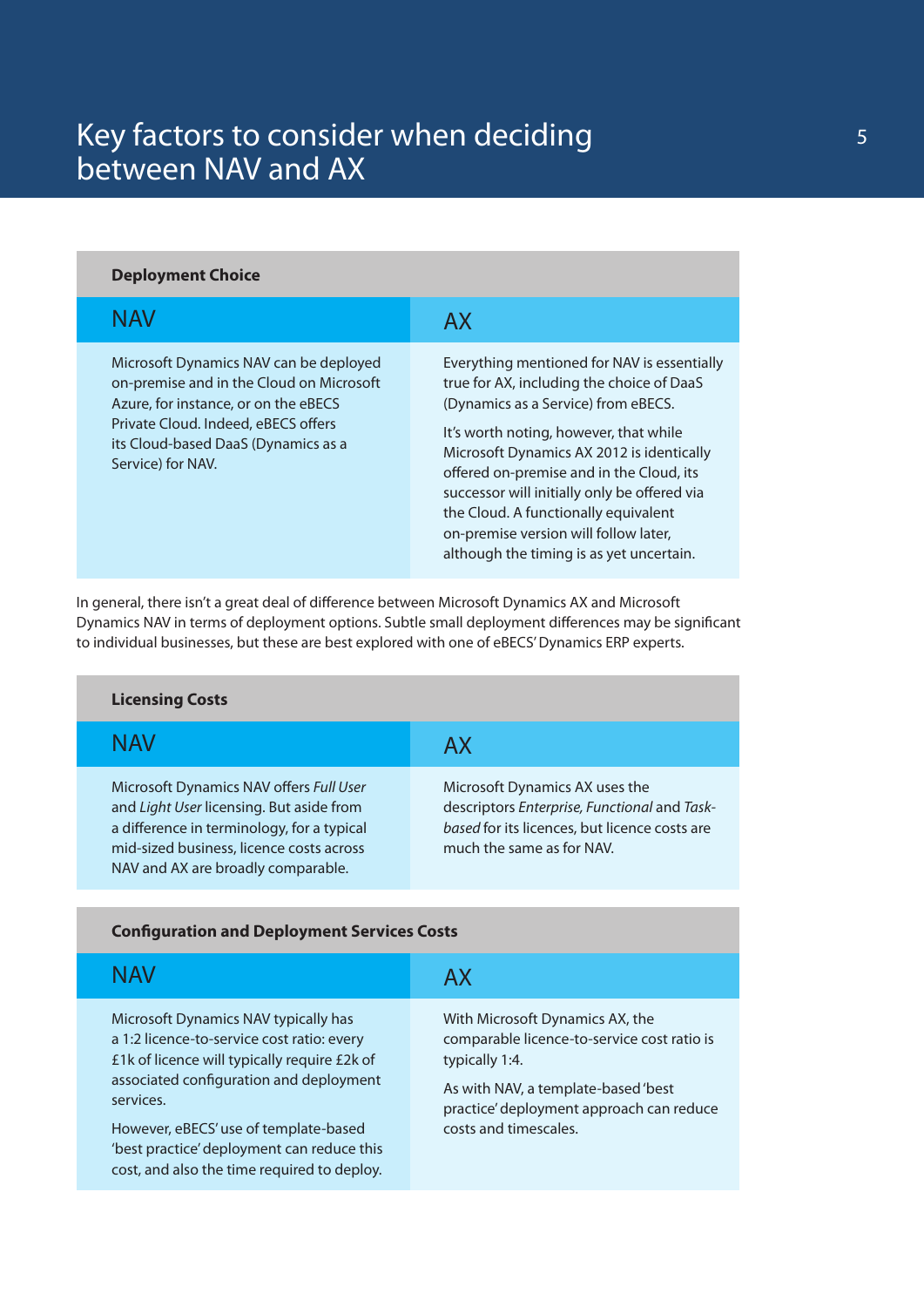# Conclusion

How best then to sum up the choice between NAV and AX?

With each solution providing a reasonable fit for most businesses, it's necessary to probe into the fine detail in order to determine which is the best fit for you.

In short, it depends on a business's individual requirements and circumstances: there are no simple, 'one size fits all' answers.

The most valuable piece of advice is this: talking to people who know both solutions very well indeed — and who can provide objective advice on both solutions — is vital. And at eBECS, you'll find those people.

### **'One size fits all' — from another perspective**

Having said that there are no simple, 'one size fits all' answers to the question of NAV or AX, let me contradict myself somewhat. The most positive aspects of the term 'one size fits all' can and do come into the equation.

As mentioned in the preceding comparison tables, eBECS has developed a highly efficient template-based 'best practice' approach to the deployment of both NAV and AX systems. This is based on eBECS' experience of 200-plus Microsoft ERP deployments and its deep experience in sectors such as Manufacturing, Distribution, Retail, Not-for-Profit and all aspects of the Service industries.

An eBECS implementation is largely built by optimising the very best of standard NAV and AX functionality, tailored to the needs of the client organisation's business and industry and without the need for time-consuming, costly and complex custom code.

So it's worth exploring eBECS' template approach and industry-specific solutions in some detail when comparing NAV and AX.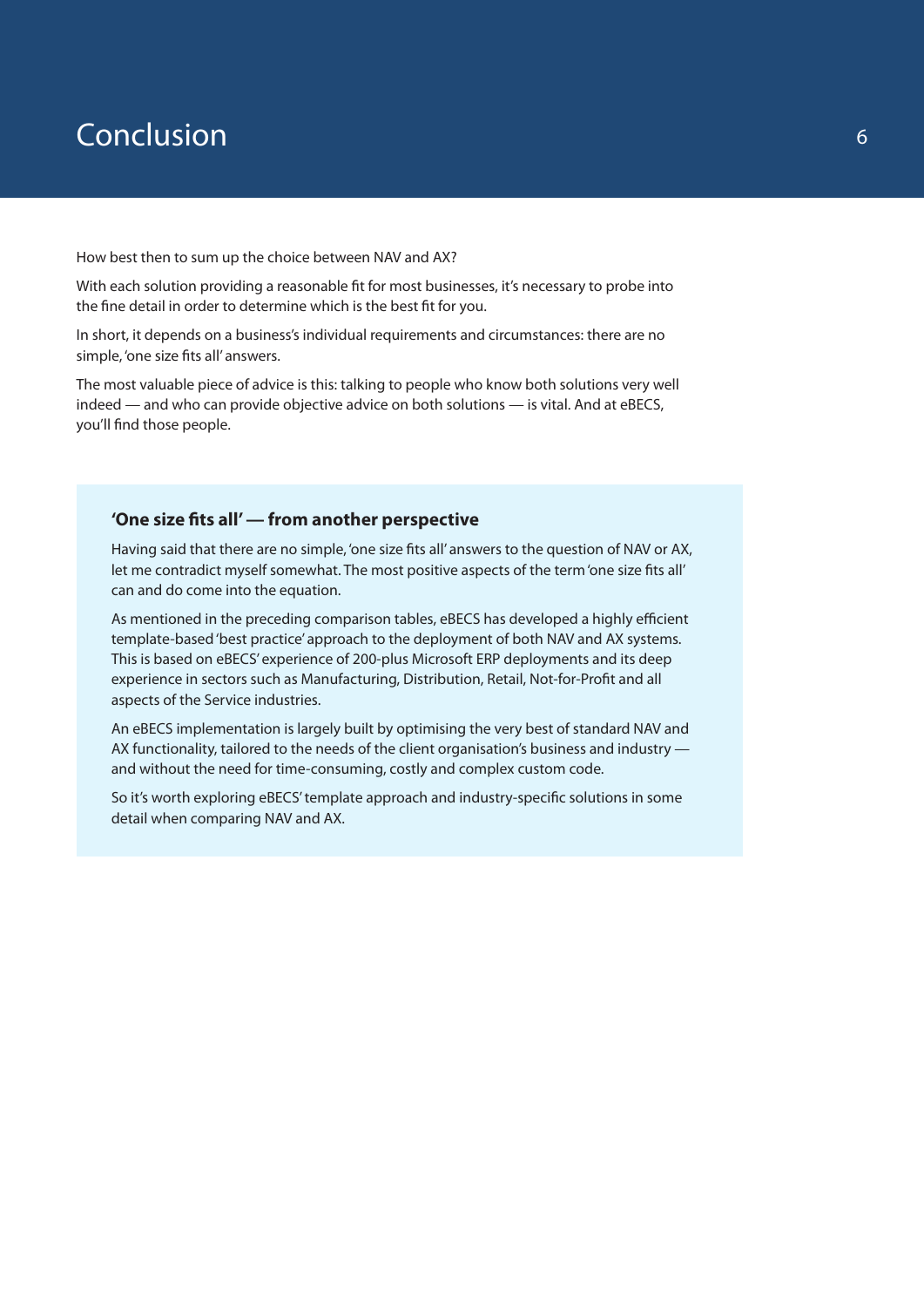# Bringing it all together

Microsoft Dynamics goes beyond traditional ERP systems by bringing the applications that run your finances, sales and operations together with the familiar Office apps you and your people already know.

### Anywhere, anytime

Combined with the power of the Cloud, a Microsoft business solution frees you to work anywhere, anytime, across your devices.

### Seamless, secure

No matter how you access and use your systems, you receive the same seamless experience and enterprise-grade security to protect your business and its customers.

# Gets you started quickly and grows with you

Microsoft Dynamics ERP is designed to get you up and running quickly and to grow with your business. You can start with what you need today and easily adapt as your needs change. Organisations will find reassurance in Microsoft's clear, long-term road map.

### Fits into your business like no other ERP system

Of course, Microsoft Dynamics ERP, be it NAV or AX, also fits right in with the Microsoft technologies that make your business tick, from Office to Outlook to SharePoint and beyond. That typically translates into reduced complexity and cost, and greater user productivity and satisfaction too.

Indeed, Dynamics NAV 2016 now includes Microsoft Suite Collaboration – a huge investment made by Microsoft into 'native' integration across the Microsoft Suite of Solutions (NAV, CRM Online, SharePoint, BI and Azure).

Also, Power BI brings a new BI Content Dashboard for Dynamics NAV (compatible with 2013R2, 2015 and 2016), allowing businesses to share information for user consumption in Excel, SharePoint, Web and across mobile devices.